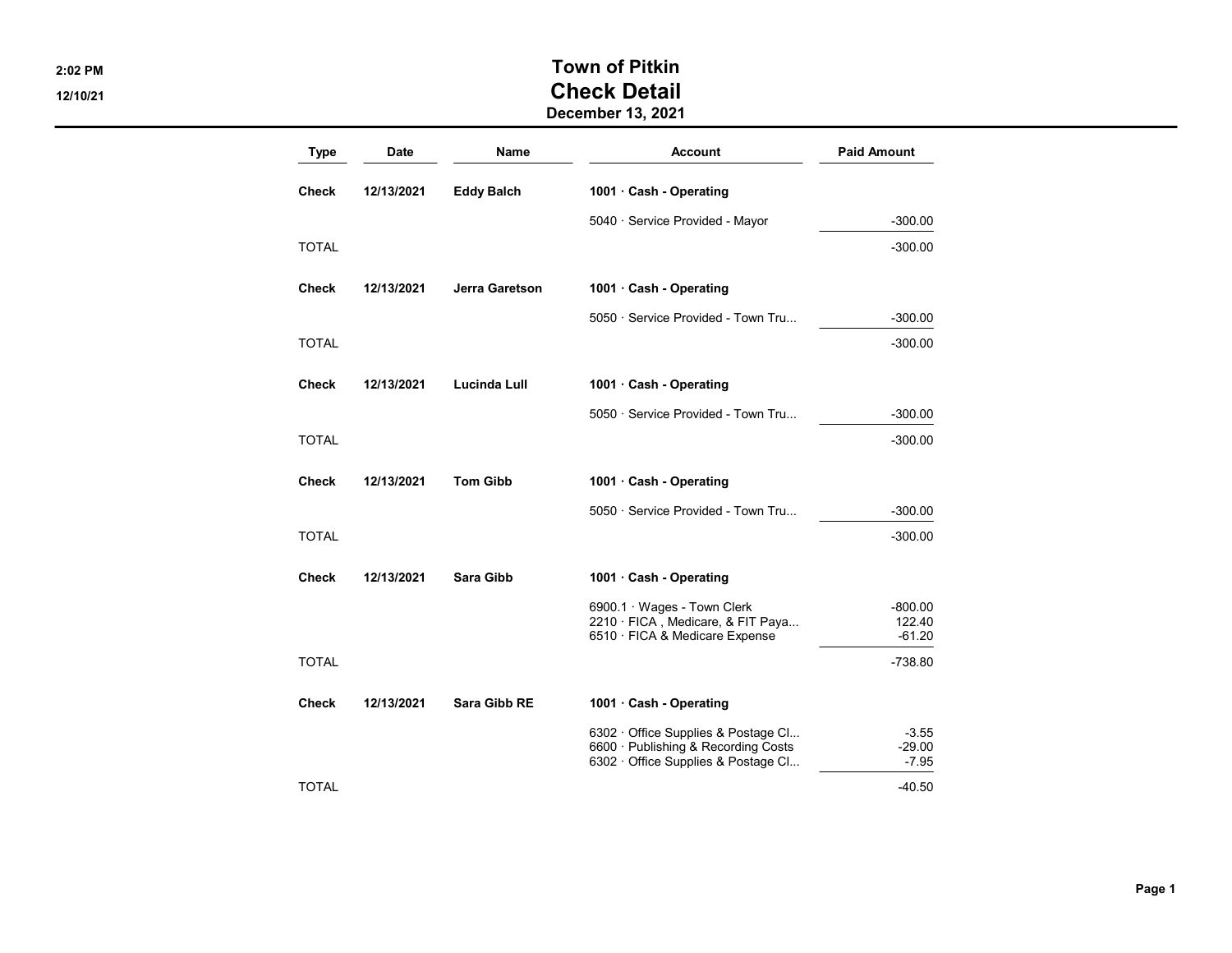## 2:02 PM Town of Pitkin 12/10/21 Check Detail December 13, 2021

| Type         | Date       | Name                     | <b>Account</b>                      | <b>Paid Amount</b> |
|--------------|------------|--------------------------|-------------------------------------|--------------------|
| Check        | 12/13/2021 | Schumacher and           | 1001 · Cash - Operating             |                    |
|              |            |                          | 5060 · Service Provided - Legal     | -737.50            |
| <b>TOTAL</b> |            |                          |                                     | -737.50            |
| <b>Check</b> | 12/13/2021 | Trout Creek Engi         | 1001 · Cash - Operating             |                    |
|              |            |                          | 5260.1 · Town Hall - Repairs/Mainte | $-2,300.00$        |
| <b>TOTAL</b> |            |                          |                                     | $-2,300.00$        |
| <b>Check</b> | 12/13/2021 | <b>Fullmer's Ace Har</b> | 1001 · Cash - Operating             |                    |
|              |            |                          | 5160.1 · Streets - Maintenance Exp  | $-1,949.97$        |
| <b>TOTAL</b> |            |                          |                                     | $-1,949.97$        |
| <b>Check</b> | 12/13/2021 | <b>Gunnison Countr</b>   | 1001 · Cash - Operating             |                    |
|              |            |                          | 6600 · Publishing & Recording Costs | $-35.20$           |
| <b>TOTAL</b> |            |                          |                                     | $-35.20$           |
| Check        | 12/13/2021 | The Paper Clip           | 1001 · Cash - Operating             |                    |
|              |            |                          | 6300 Office Supplies & Postage      | $-4.00$            |
| TOTAL        |            |                          |                                     | $-4.00$            |
| <b>Check</b> | 12/13/2021 | <b>Ramon Reed</b>        | 1001 Cash - Operating               |                    |
|              |            |                          | 5050 · Service Provided - Town Tru  | -275.00            |
| <b>TOTAL</b> |            |                          |                                     | $-275.00$          |
| <b>Check</b> | 12/13/2021 | <b>Gunnison County</b>   | 1001 · Cash - Operating             |                    |
|              |            |                          | 5160.2 · Streets - Snow plowing Exp | $-7,632.24$        |
| TOTAL        |            |                          |                                     | $-7,632.24$        |